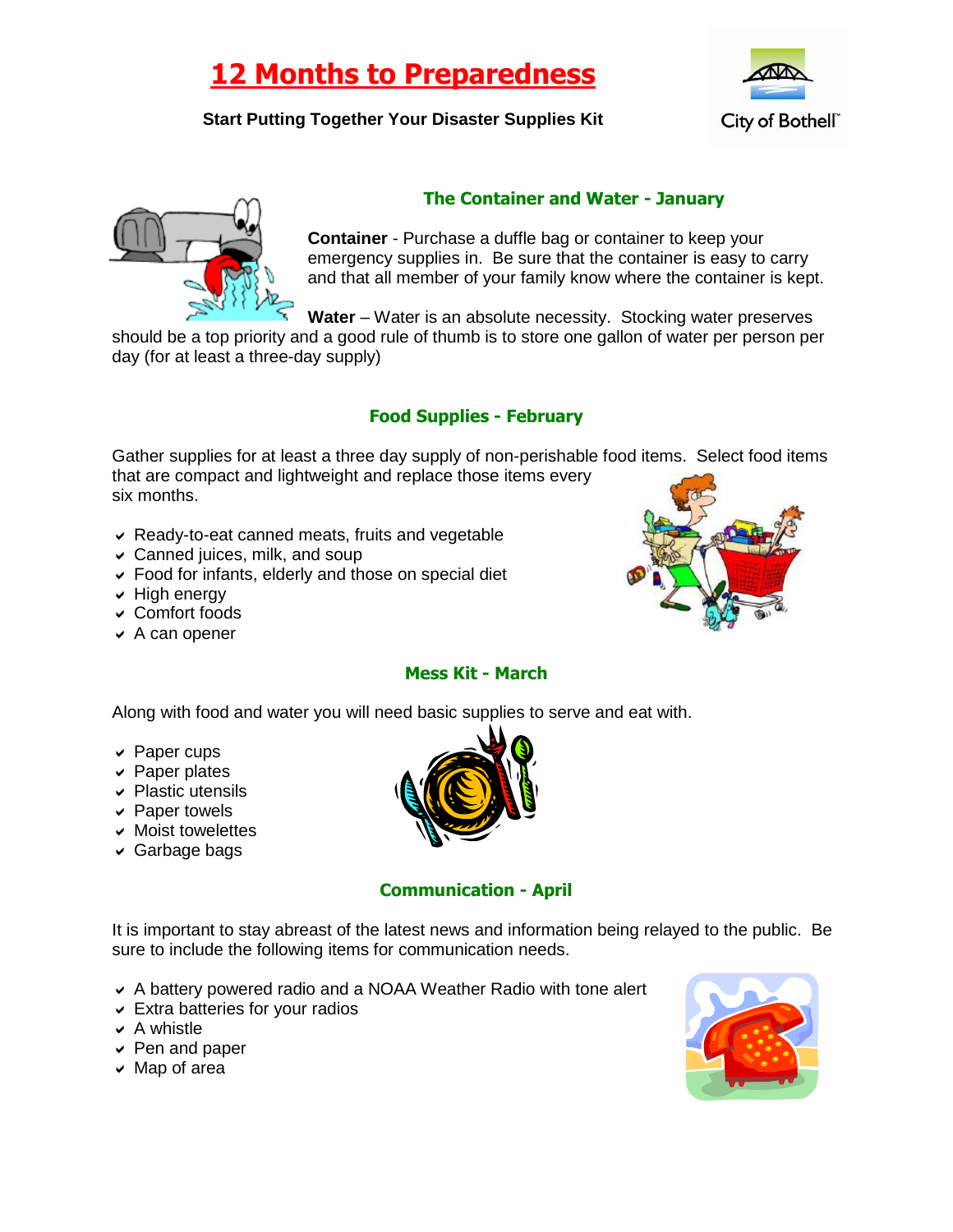#### **First Aid Kit - May**

Accidents happen and it is important that you have a basic first aid kit included in your disaster supplies for minor cuts and scrapes.

- $\vee$  Sterile adhesive bandages in various sizes
- $\vee$  Sterile gauze pads in various sizes
- Hypoallergenic adhesive tape
- $\vee$  Roller bandages in various sizes
- Cleansing agent/soap
- $\vee$  Protective gloves
- Antiseptic ointment
- **v** Tweezers



#### **Tool Kit - June**

Basic tools will get you a long way if you find yourself without your normal items. Include the following in your disaster supplies kit:

- $\triangleright$  A flashlight with extra batteries
- Utility knife/multi-purpose knife
- Wrench
- $\vee$  Pliers
- Hammer



# **Bedding and Clothing - July**

Be sure to include basic supplies for each member of your family.

- $\vee$  Blankets or sleeping bags
- $\vee$  Extra clothes and sturdy shoes
- $\vee$  Hat and gloves
- Sunglasses and sunscreen
- $\vee$  Rain gear



# **Unique Family Needs - August**

Some families have unique or special needs that should be considered and planned for. People such as infants, elderly and those with disabilities may have special diets and unique needs that should be considered.

- $\triangleright$  Baby items (i.e. formula, diapers, bottles, powdered milk, medications)
- $\triangleright$  Prescription medications
- Contact lens supplies and/or eyeglasses
- $\vee$  Special items for those with mobility or sensory disabilities (i.e. folding mobility cane, extra batteries for specialized equipment, etc.)